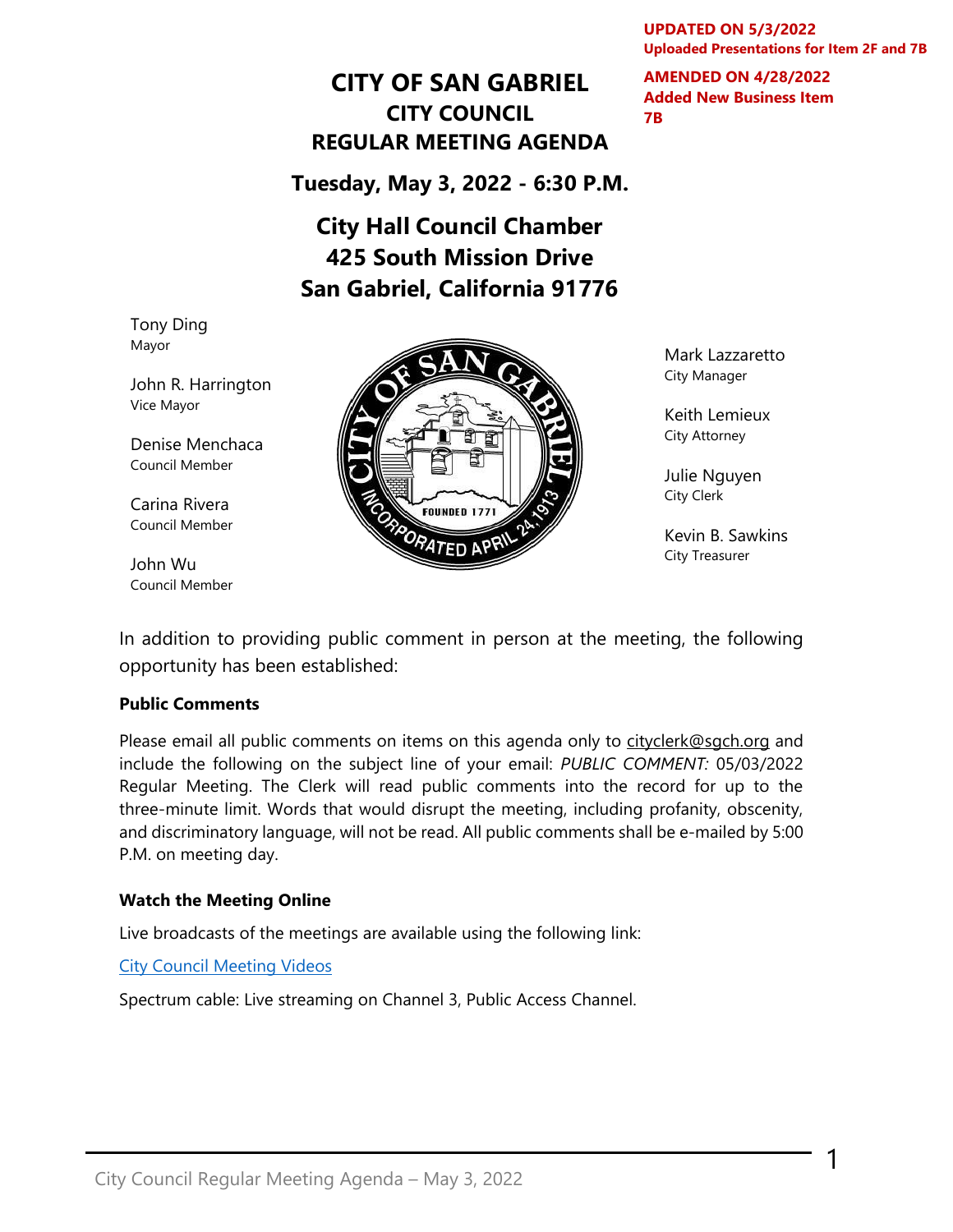## **City Council Regular Meeting Agenda Tuesday, May 3, 2022**

- **CALL TO ORDER**
- **PLEDGE OF ALLEGIANCE LED BY:** Mayor Ding
- **ROLL CALL:** Mayor Ding, Vice Mayor Harrington, Council Members Menchaca, Rivera, Wu
- **1. APPROVAL OF AGENDA ORDER**
- **2. PRESENTATIONS**
	- **A. EMPLOYEE INTRODUCTIONS**

**COMMUNITY DEVELOPMENT CAROLINE VELARDE, ECONOMIC DEVELOPMENT MANAGER CHRISTINE SONG, SENIOR PLANNER MARIA SANCHEZ, SENIOR NEIGHBORHOOD IMPROVEMENT SERVICES OFFICER MARLON CERVANTES, ASSISTANT PLANNER**

**COMMUNITY SERVICES AMY CORTEZ, RECREATION COORDINATOR**

**FINANCE DAVID TSUEN, INFORMATION TECHNOLOGY MANAGER JEREMY ESQUIVIAS, FULL-TIME INFORMATION TECHNOLOGY SPECIALIST MICHELLE MARQUEZ, MANAGEMENT ANALYST**

**PUBLIC WORKS KIMBER GUTIERREZ, ADMINISTRATIVE ASSISTANT II**

- **B. [RECOGNITION](https://www.sangabrielcity.com/DocumentCenter/View/16356/22---Proclamation-Outstanding-Older-American) OF FIRST PLACE "BAKER TO VEGAS CHALLENGE CUP RELAY" RACE MULTI-AGENCY TEAM**
- **C. [PROCLAMATION FOR POLICE WEEK AND PEACE OFFICERS MEMORIAL DAY](https://www.sangabrielcity.com/DocumentCenter/View/16484/22---Police-Week-Peace-Officers-Memorial-Day-Proclamation)**
- **D. [PROCLAMATION FOR ASIAN AMERICAN AND PACIFIC ISLANDER](https://www.sangabrielcity.com/DocumentCenter/View/16486/22---Asian-American-Pacific-Islander-Heritage-Month-Proclamation)  [HERITAGE \(AAPI\) MONTH](https://www.sangabrielcity.com/DocumentCenter/View/16486/22---Asian-American-Pacific-Islander-Heritage-Month-Proclamation)**
- **E. PROCLAMATION FOR NATIONAL [PRESERVATION MONTH](https://www.sangabrielcity.com/DocumentCenter/View/16483/22---National-Preservation-Month-Proclamation)**
- **F. [STATEWIDE ORGANICS RECYCLING AND EDIBLE FOOD RECOVERY](https://www.sangabrielcity.com/DocumentCenter/View/16521/Athens---San-Gabriel-City-Council-SB1383-Presentation---May-2022)  [PRESENTATION](https://www.sangabrielcity.com/DocumentCenter/View/16521/Athens---San-Gabriel-City-Council-SB1383-Presentation---May-2022)**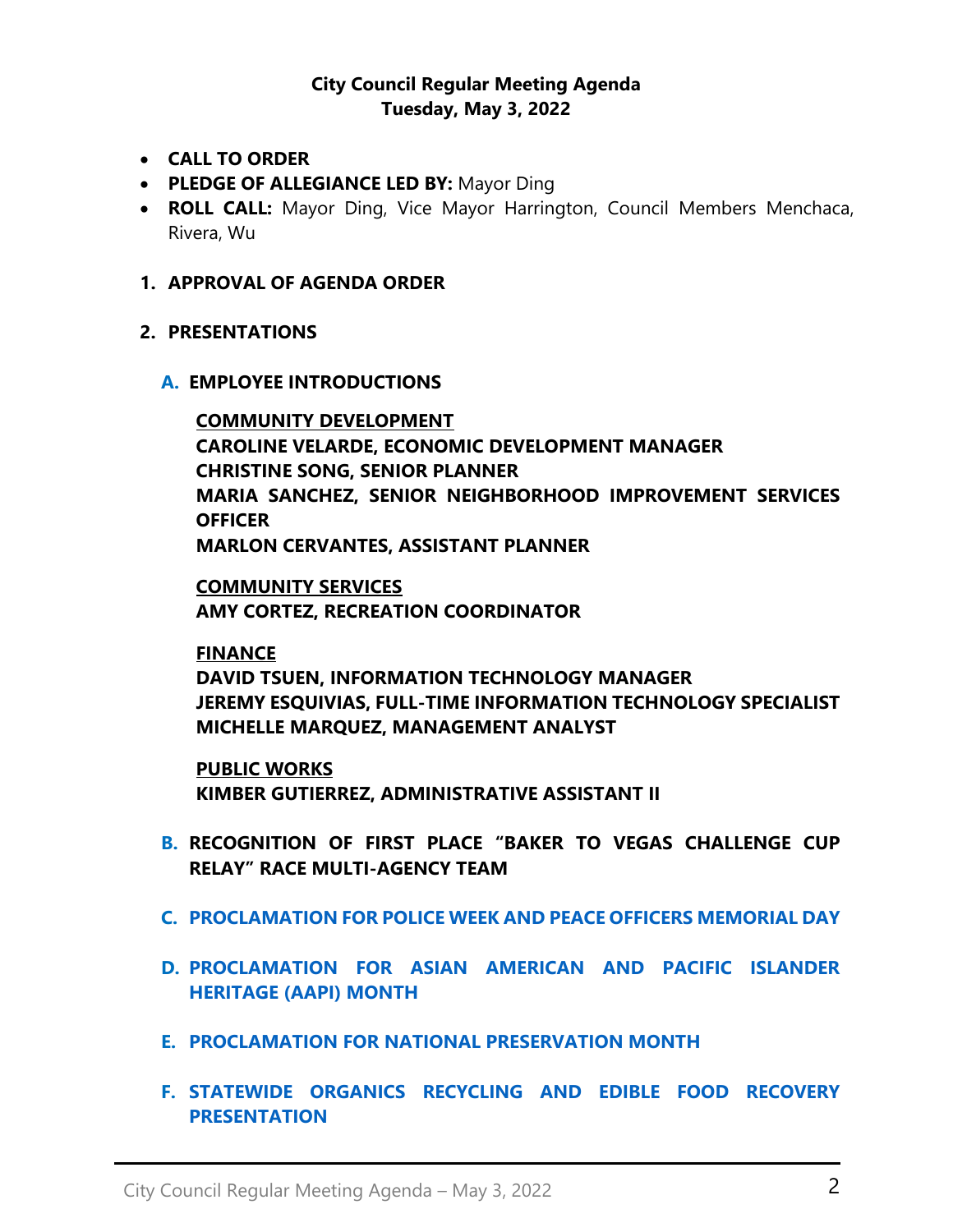### **3. PUBLIC COMMENT**

#### **4. CONSENT CALENDAR**

All items listed under the Consent Calendar are considered routine and recommendations will be approved in one motion unless a member of the City Council or audience requests separate discussion.

### **A. APPROVAL OF MINUTES**

The minutes are a record of the official actions taken at the City Council meeting.

- 1. [Minutes of the City Council Special Meeting of April 12, 2022.](https://www.sangabrielcity.com/DocumentCenter/View/16489/Item-4A1---2022-04-12-Minutes---Special)
- 2. [Minutes of the City Council Special Meeting of April 13, 2022.](https://www.sangabrielcity.com/DocumentCenter/View/16490/Item-4A2---2022-04-13-Minutes---Special)
- 3. [Minutes of the City Council Special](https://www.sangabrielcity.com/DocumentCenter/View/16487/Item-4A3---2022-04-19-Minutes---Specialdocx) Meeting of April 19, 2022.
- 4. [Minutes of the City Council Regular Meeting](https://www.sangabrielcity.com/DocumentCenter/View/16488/Item-4A4---2022-04-19-Minutes---Regular) of April 19, 2022.

Recommended Action: Approval.

#### **B. [MATERIAL DEMANDS](https://www.sangabrielcity.com/DocumentCenter/View/16481/Item-4B---Material-Demands)**

The most recent Material Demands from the Finance Department are presented to the City Council for review and approval.

Recommended Action:

Staff recommends that the City Council approve Material Demands as presented.

## **C. [FIRE STATION 51 LOCKER REPLACEMENT](https://www.sangabrielcity.com/DocumentCenter/View/16491/Item-4D---Fire-Station-51-Lockers-Replacement)**

The Fire Department is seeking approval for the replacement of lockers in the staff locker room at Fire Station 51. The work is fully funded using existing Fire Facility Development Impact Fees and is the last item in our current Fire Station Facility Upgrade project, started in 2017. Staff has selected a design based on the installation at Fire Station 52, with fabrication and installation by a local San Gabriel Vendor.

#### Recommended Action: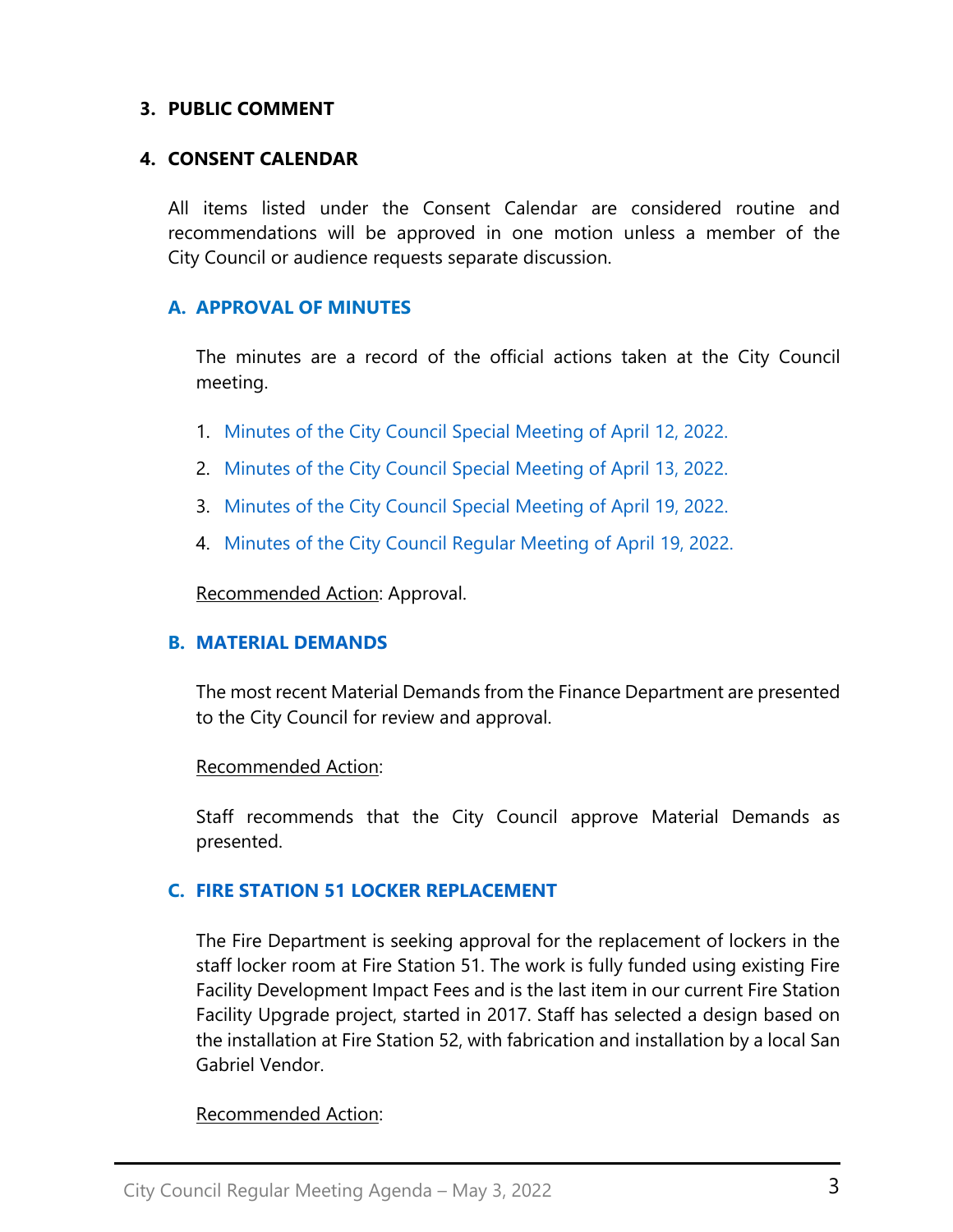Staff recommends that the City Council approve the locker room renovation upgrade and authorize the City Manager or designee to issue a purchase order per attachment A, not to exceed the amount of \$53,846.10 from the Fire Facility Impact Fee account to Sanchez and Sons Cabinets Incorporated with a deposit in the amount of \$27,000 and the balance of \$26,846.10 due on completion, inspection and acceptance of the work.

## **5. PUBLIC HEARING** – None.

**6. CONTINUED BUSINESS** – None.

## **7. NEW BUSINESS**

## **A. [DISCUSSION REGARDING STREET NAME CHANGE POLICY AND REQUEST](https://www.sangabrielcity.com/DocumentCenter/View/16482/Item-7B---Discussion-of-Street-Name-Change-Policy-and-Request-to-Change-Name---W-Bencamp-Street-to-Hing-Wa-Lee-Place)  TO CHANGE [THE NAME OF A PART OF WEST BENCAMP STREET TO HING](https://www.sangabrielcity.com/DocumentCenter/View/16482/Item-7B---Discussion-of-Street-Name-Change-Policy-and-Request-to-Change-Name---W-Bencamp-Street-to-Hing-Wa-Lee-Place)  [WA LEE PLACE](https://www.sangabrielcity.com/DocumentCenter/View/16482/Item-7B---Discussion-of-Street-Name-Change-Policy-and-Request-to-Change-Name---W-Bencamp-Street-to-Hing-Wa-Lee-Place)**

In August 2013, the City received a request to change the street name currently known as West Bencamp Street to Hing Wa Lee Place. The street segment known as West Bencamp Street is located between Del Mar Avenue and the Alhambra Wash Flood Control Channel just south of Valley Boulevard. The requested segment of West Bencamp Street is approximately 240 feet long, and located east of San Gabriel Square. The applicant's business, Hing Wa Lee Jewelers (1635 S Del Mar Avenue), is located adjacent to the south side of West Bencamp Street. The remainder of West Bencamp on the west side of San Gabriel Square would remain unchanged.

The item was presented to the City Council on August 20, 2013, September 3, 2013, and on October 15, 2013. The request was denied by the City Council on October 15, 2013. On February 15, 2022, the City received a second request to consider a new application to change the name from West Bencamp to Hing Wa Lee Place. This staff report describes the requested street name change, includes background from the 2013 City Council decision, and request the City Council provide direction on the current requested street name change.

## Recommended Action:

Staff recommends that the City Council discuss the matter and provide direction to staff on how street name change applications will be handled in the future.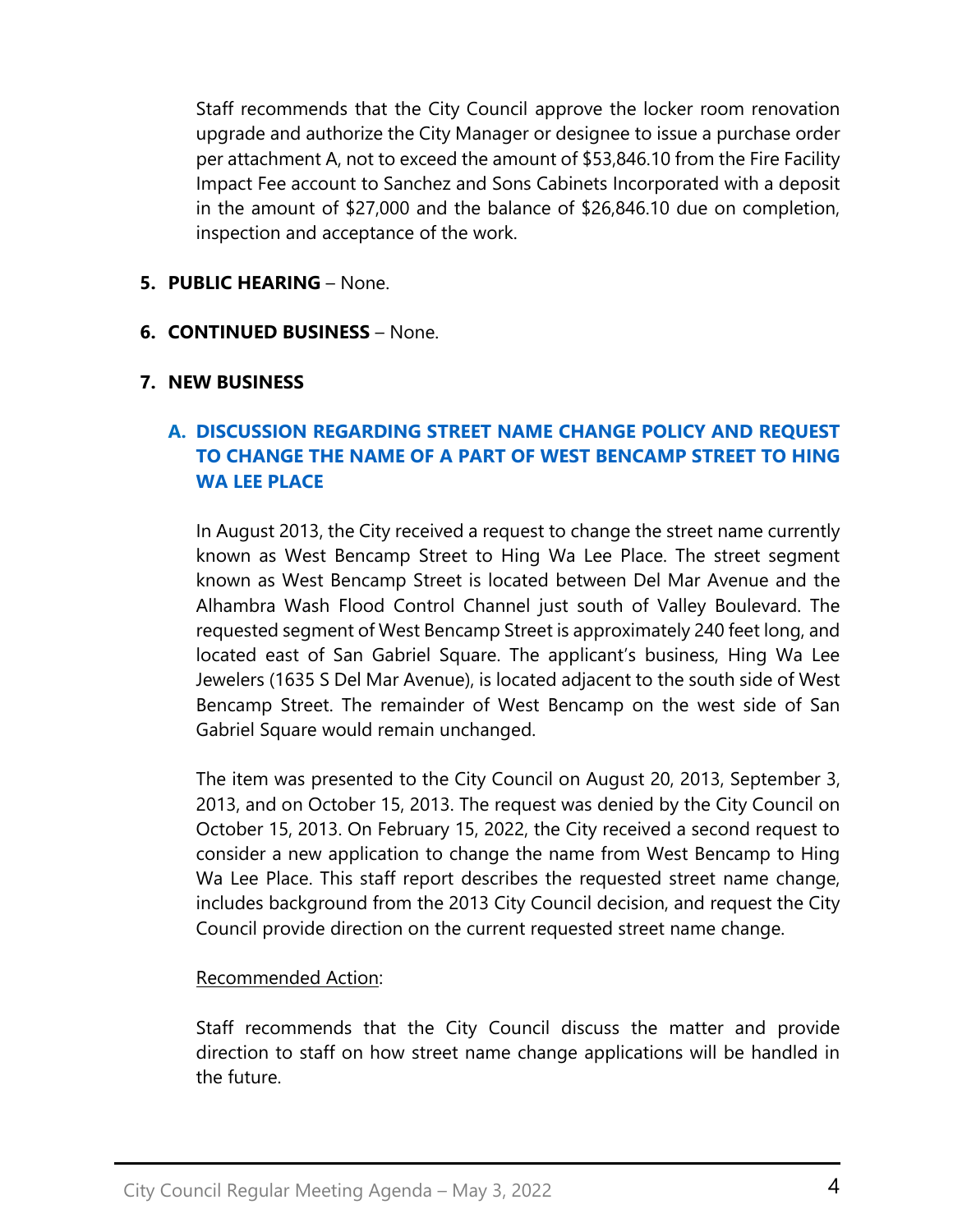#### **B. [FIRE DEPARTMENT ANNUAL UPDATE](https://www.sangabrielcity.com/DocumentCenter/View/16495/Item-7B---Fire-Department-Annual-Update)** [Presentation](https://www.sangabrielcity.com/DocumentCenter/View/16531/Fire-Dept-Annual-Update-Presentation)

The San Gabriel Fire Department is an all hazard, all risk service. Operating from two Fire Stations, the department responds to an average of over 3000 unique incidents per year. This report contains a history of the department; an update of our organizational structure; our accomplishments in the past year; the state of our current operations and organizational; goals as we look to the future.

## Recommended Action:

Staff recommends that the City Council review and file this report.

## **8. PUBLIC COMMENT**

## **9. CITY MANAGER'S REPORT**

## **10. COUNCIL COMMENTS AND CONFERENCE/MEETING REPORTS**

Each Council Member may address the City Council and public on matters of general information and/or concern. This is also the time for Council Members to report on conferences and/or meetings they have attended.

## **11. CLOSED SESSION**

## **A. CONFERENCE WITH LABOR NEGOTIATOR (GOVERNMENT CODE §54957.6)**

City Negotiators – City Manager Lazzaretto, City Attorney Lemieux, and Human Resources/Risk Management Director Macias, Labor Relations Counsel Steve Filarsky.

Regarding the following Employee Organization – San Gabriel Police Officers' Association, San Gabriel Police Management Group, San Gabriel Firefighters' Association, San Gabriel Fire Management Group and all Unrepresented Employees.

## **12. ADJOURNMENT**

The next regular City Council meeting will be held on Tuesday, May 17, 2022 at 6:30 P.M. Information regarding matters to be considered at each meeting will be available on the Friday before the City Council Meeting on the City's website at [www.sangabrielcity.com.](http://www.sangabrielcity.com/)